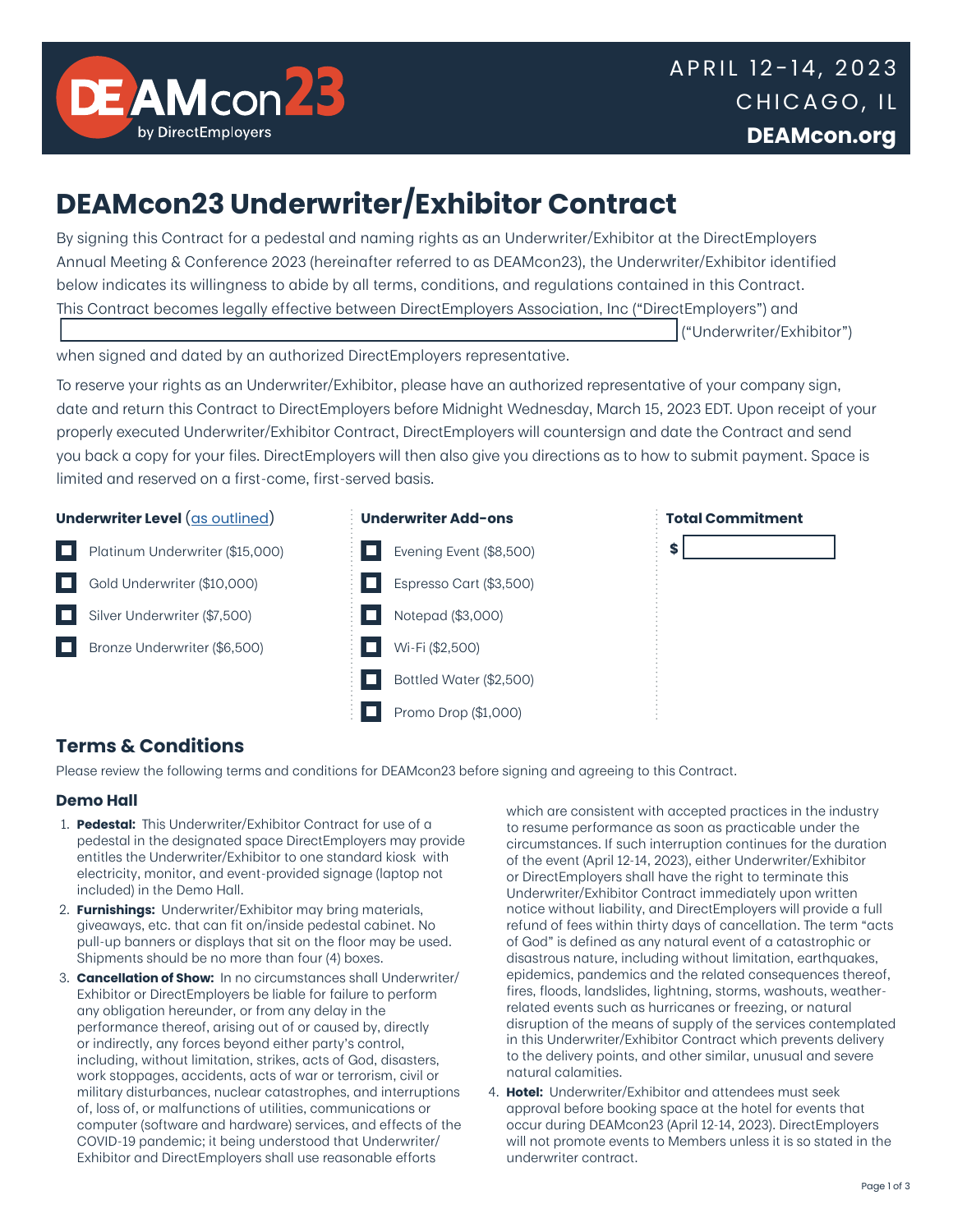# **Underwriter/Exhibitor Payment, Cancellation and Consequences For Failure to Pay**

#### **UNDERWRITER/EXHIBITOR PAYMENT**

Underwriter/Exhibitor agrees to make payment in full to DirectEmployers no later than Wednesday, March 15, 2023 by check to the following:

DirectEmployers Association, Inc. RE: DEAMcon23 Underwriter 7602 Woodland Drive, Suite 200 Indianapolis, IN 46278

#### **CANCELLATION BY UNDERWRITER/EXHIBITOR**

The Underwriter/Exhibitor may cancel without financial penalty before Midnight, Wednesday, March 15, 2023 EDT. If Underwriter/ Exhibitor cancels after Midnight Wednesday, March 15, 2023 EDT, DirectEmployers will make its best efforts to "cover" and replace Underwriter/Exhibitor at DEAMcon23. If DirectEmployers is not successful in covering, in whole or in part, DirectEmployers will not refund to Underwriter/Exhibitor any monies DirectEmployers is unable to cover with a substitute Underwriter/Exhibitor to replace Underwriter's/Exhibitor's Exhibit.

#### **FAILURE TO PAY**

In the event that the Underwriter/Exhibitor fails to pay the balance due by the date indicated on the Underwriter/ Exhibitor Contract, this will be considered a cancellation and DirectEmployers reserves the right to resell the sponsorship and keep Underwriter's/Exhibitor's payment other than what DirectEmployers can "cover", if any.

#### **FAILURE TO OCCUPY SPACE**

Space not occupied by 8:00 a.m. on Wednesday, April 12, 2023 CDT will be forfeited by the Underwriter/Exhibitor. DirectEmployers reserves the right to use this space as it sees fit without refund, unless the Underwriter/Exhibitor has obtained prior approval in writing from DirectEmployers. If the exhibit materials are available, DirectEmployers reserves the right to assign labor to set up the display and work the display space during Demo Hall hours and the Underwriter/Exhibitor will be liable to pay for all charges thus incurred.

# **Schedule**

Underwriters/Exhibitor must adhere to the Demo Hall hours as follows:

#### **MOVE-IN HOURS:**

| Tuesday, April 11, 2023   | $4:00 - 7:00$ p.m. CDT     |
|---------------------------|----------------------------|
| <b>BOOTH HOURS:</b>       |                            |
| Wednesday, April 12, 2023 | 8:00 a.m. - 5:00 p.m. CDT  |
| Thursday, April 13, 2023  | 8:00 a.m. - 7:00 p.m. CDT  |
| Friday, April 14, 2023    | 8:00 a.m. - 12:30 p.m. CDT |
| <b>MOVE-OUT HOURS:</b>    |                            |

Friday, April 14, 2023 12:30 – 2:30 p.m. CDT

**Use of Exhibits**

1. **Acceptability of Pedestals:** All pedestals shall be to serve the interests of conference attendees and shall not detract from other pedestals or the Demo Hall as a whole. DirectEmployers reserves the right to require the immediate withdrawal of any pedestal, which DirectEmployers determines, in its sole and exclusive discretion, is opposed to, disruptive of, or harmful to the purpose of the event.

- 2. **Restrictions on the Use of Space:** Pedestals are assigned to the contracting Underwriter/Exhibitor only. Pedestals cannot be shared or sublet without prior written approval from DirectEmployers. Pedestals must be confined to the space allotted to the Underwriter/Exhibitor and use of the aisle and public space is strictly prohibited. Exhibits, signs, and displays are prohibited in any area except on the pedestal (i.e. the hallways, guestrooms, or elsewhere in the Demo Hall or conference hotel).
- 3. **Construction of Pedestals:** Pedestals shall be constructed and arranged so that they do not obstruct the general view or the view of other exhibits. An Underwriter/Exhibitor planning to use any arrangement that conflicts with these regulations should submit its plans to DirectEmployers in writing before Midnight, Wednesday, March 15, 2023 EDT and shall receive written approval from DirectEmployers prior to ordering construction.
- 4. **Appearance of Pedestals:** Any part of the pedestals that does not lend itself to an attractive appearance must be draped or covered at the Underwriter/Exhibitor's expense. DirectEmployers reserves the right to order that such work be done, and the Underwriter/Exhibitor will be billed for the charges.
- 5. **Move-in and Move-out of the Pedestals:** Move-in and move-out must be completed during the aforementioned scheduled times. Unless special arrangements are made with the DEAMcon Coordinator, no pedestals shall be set-up once the Demo Hall opens, and no pedestals will be closed before the Demo Hall closes. It is the Underwriter/Exhibitor's responsibility to see that all materials are brought to the exhibit area and removed from the exhibit area at the proper times. In the event that the Underwriter/Exhibitor fails to remove exhibit materials at the scheduled time, DirectEmployers will arrange for removal at the Underwriter/Exhibitor's expense.
- 6. **Shipping and Receiving Procedures:** As the event approaches, you will receive an email from our expo services provider with all of the information on how to ship packages. Please use our DEAMcon Underwriter/Exhibitor label, as well as the provider's shipping label. This will help us ensure delivery to your pedestal. Note: there will be a charge for using the provider's service. Please do not ship boxes directly to the hotel. The hotel has limited storage space and cannot accept shipments for this event.
- 7. **Labor:** The Underwriter/Exhibitor is responsible for setting up and packing up their display at their pedestal. No electricians or skilled labor will be available for hire on-site.
- 8. **Electrical Regulations:** All Underwriters/Exhibitors will comply with city electrical codes. All electrical connections at the exhibit must be made by the hotel or its vendor. Underwriter/ Exhibitor may be required to make special arrangements for typical 3-wire grounded extension cords if needed.
- 9. **Fire and Safety Regulations:** All local regulations will be strictly enforced, and the Underwriter/Exhibitor assumes all responsibility for compliance with all regulations. No combustible material shall be stored in or around the exhibit space.
- 10. **Damage to Demo Hall Facilities and Pedestal:** The Underwriter/Exhibitor must leave the occupied space in the condition it was found. The Underwriter/Exhibitor or its agent shall not deface or injure any part of the facilities or equipment. If such damage occurs, the Underwriter/Exhibitor shall be liable for any damages to the building, equipment, decorations, or fixtures belonging to the hotel or expo services provider that are lost or damaged during the conference or during any related activities. Any damaged property will be billed to the Underwriter/Exhibitor at replacement cost.